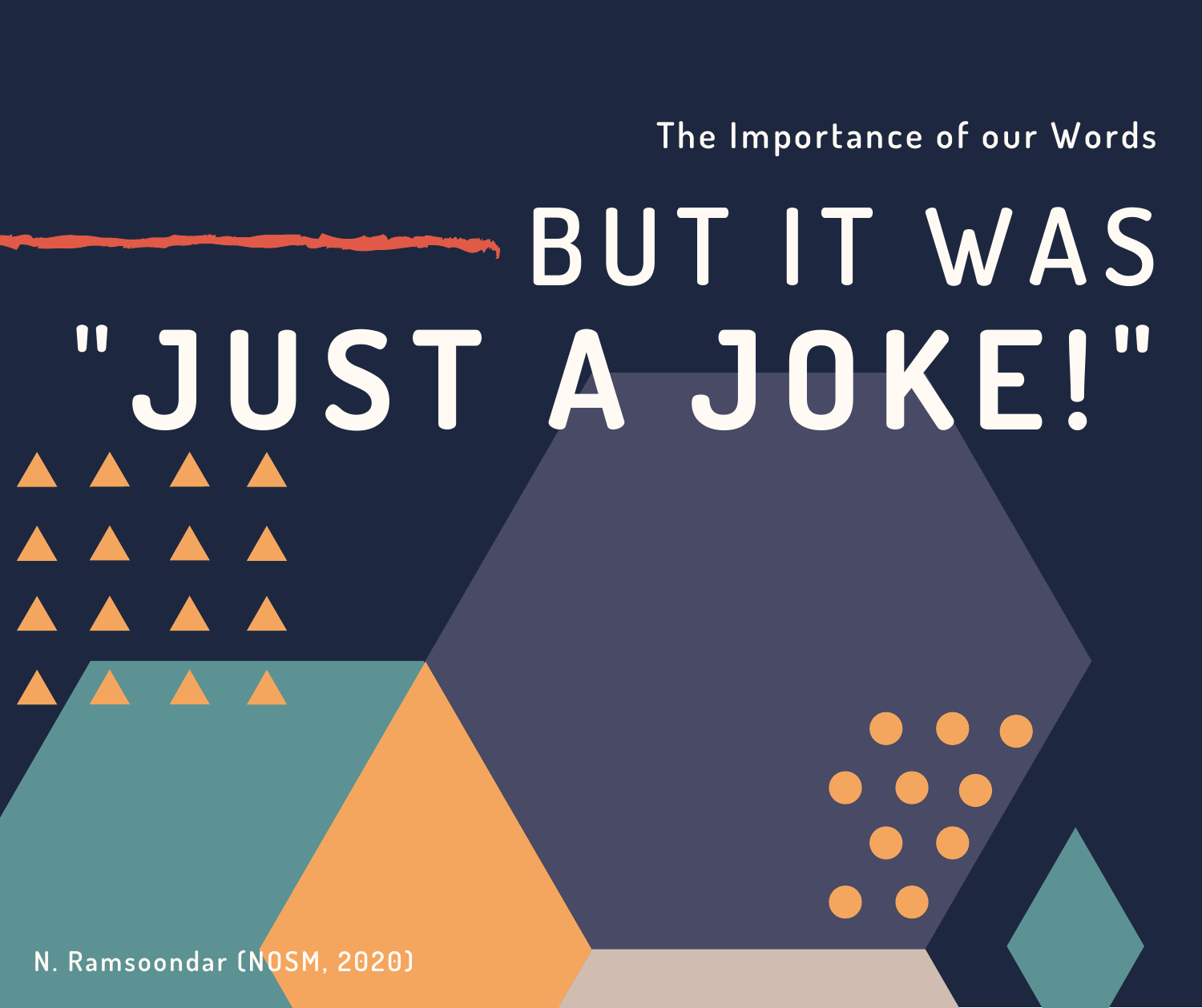## **WHAT ' S IN A JOKE ?**

**When someone who is not part of a minority group makes a "joke" about someone's ethnicity, gender, or sexual orientation, a power differential occurs.**

**A power differential can look like many things:**

- **- white privilege**
- **- heteronormativity**
- **- toxic masculinity**

**The power differential makes it difficult for someone in a minority group to respond to jokes that are racist, sexist, or queerphobic. They can feel isolated, scared to speak up, or afraid to seem "defensive", since the person making the "joke" is often someone with greater social power than them.**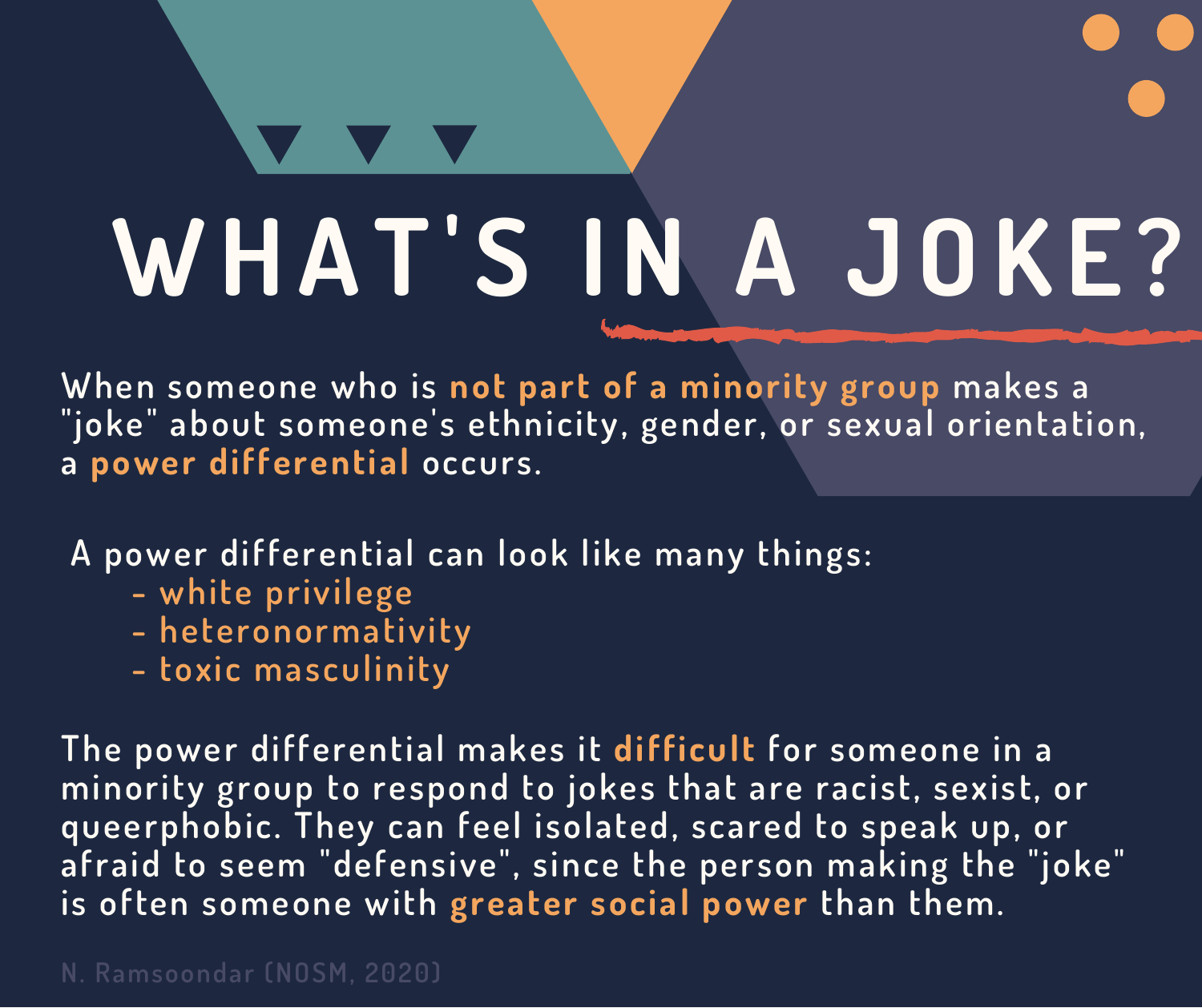## **"BUT I DIDN' T MEAN I T L IKE THAT !"**

**One person's intention can be interpreted very differently by someone else. This is especially true in cases where there is a power differential between persons.**

**It's important to recognize that we may say things that are unknowingly inappropriate, harmful, or offensive to others without actively meaning to cause harm.**

> **We need to recognize our own privilege and be able to respond appropriately when we cause unintentional harm.**

**Take a moment. Reflect. Apologize. N Learn. . Ramsoondar (NOSM, 2020)**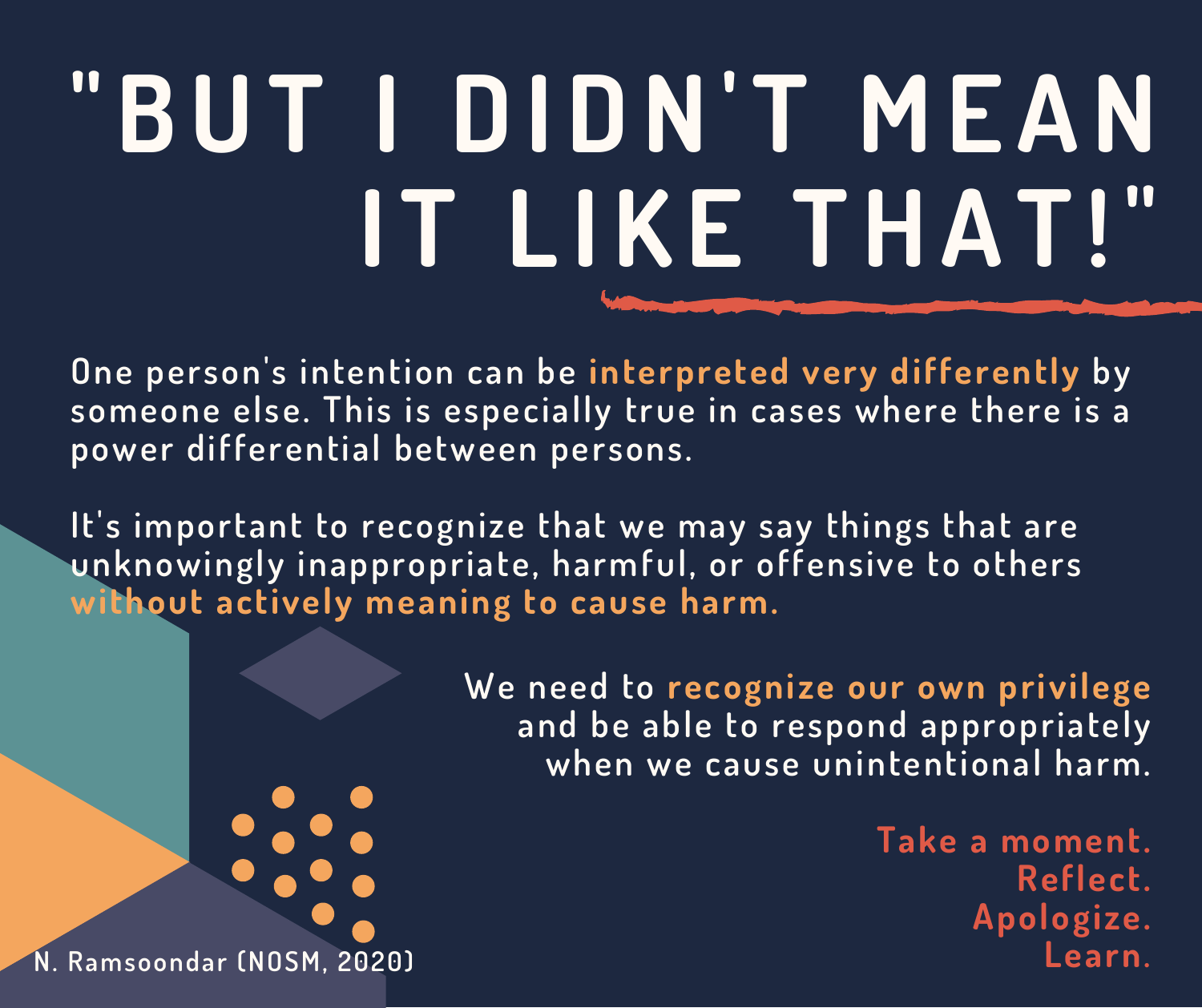#### **THI S HAPPENS IN THE CLAS SROOM, TOO.**

**This may seem like repetitive information.**

**But these types of comments happen in the classroom, too.**

**Hearing inappropriate comments made by classmates to classmates creates an unsafe, disruptive, and unwelcoming environment for learners.**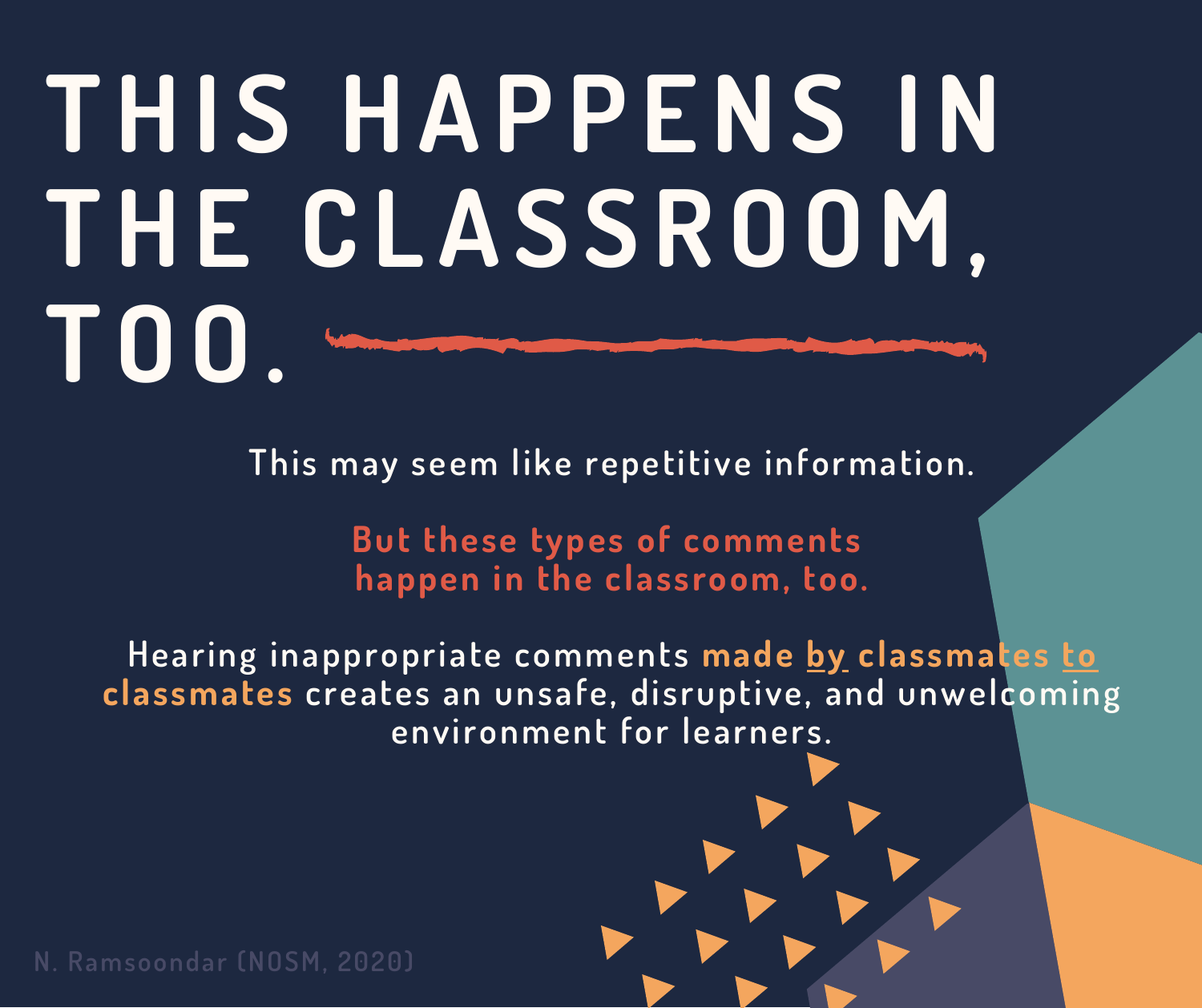## **HEAR SOME THING? SAY SOME THING!**

**It's important to speak up if you witness an inappropriate joke being made at the expense of a person in a minority group.**

**Part of being an ally includes using your voice to support those who often struggle to speak up for themselves.**

**Our academic institutions should be safe learning environments where all students feel heard, respected, and valued.**

**We all have a part to play in creating safe spaces for each other inside and outside the classroom.**